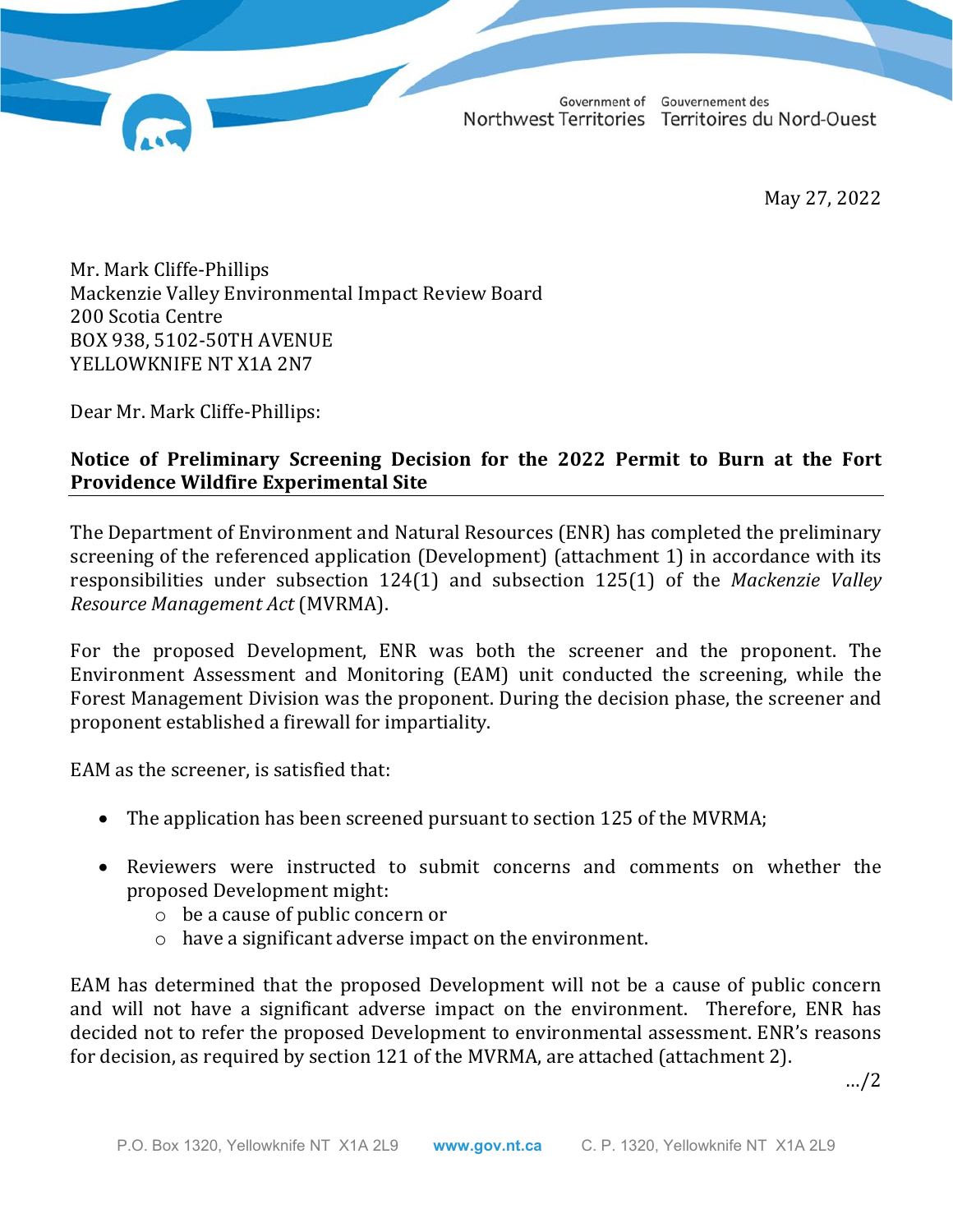Unless the Mackenzie Valley Environmental Impact Review Board, or another party with the authority to do so, refers the proposed Development to an environmental assessment, ENR will proceed with the next stages of issuing the 2022 Permit to Burn for the Fort Providence Wildfire Experimental Site after the ten-day pause period has expired.

Should you have any questions or concerns, please do not hesitate to contact Mr. Jeffrey Cederwall, at Jeffrey Cederwall@gov.nt.ca or (867) 767-9233 Ext. 53096.

Sincerely,

 Andrew Applejohn A/Director Environment and Natural Resources

**Attachments** 

c. Mr. Daniel Allaire Manager, Forests Environment and Natural Resources

> Mr. Westly Steed Wildfire Risk Mitigation Coordinator Environment and Natural Resources

Mr. Jamie Chambers Regional Superintendent, Dehcho Region Environment and Natural Resources

Mr. Tony Vermillion Regional Superintendent, South Slave Region Environment and Natural Resources

Mr. Norman McCowan Resource Management Officer III Lands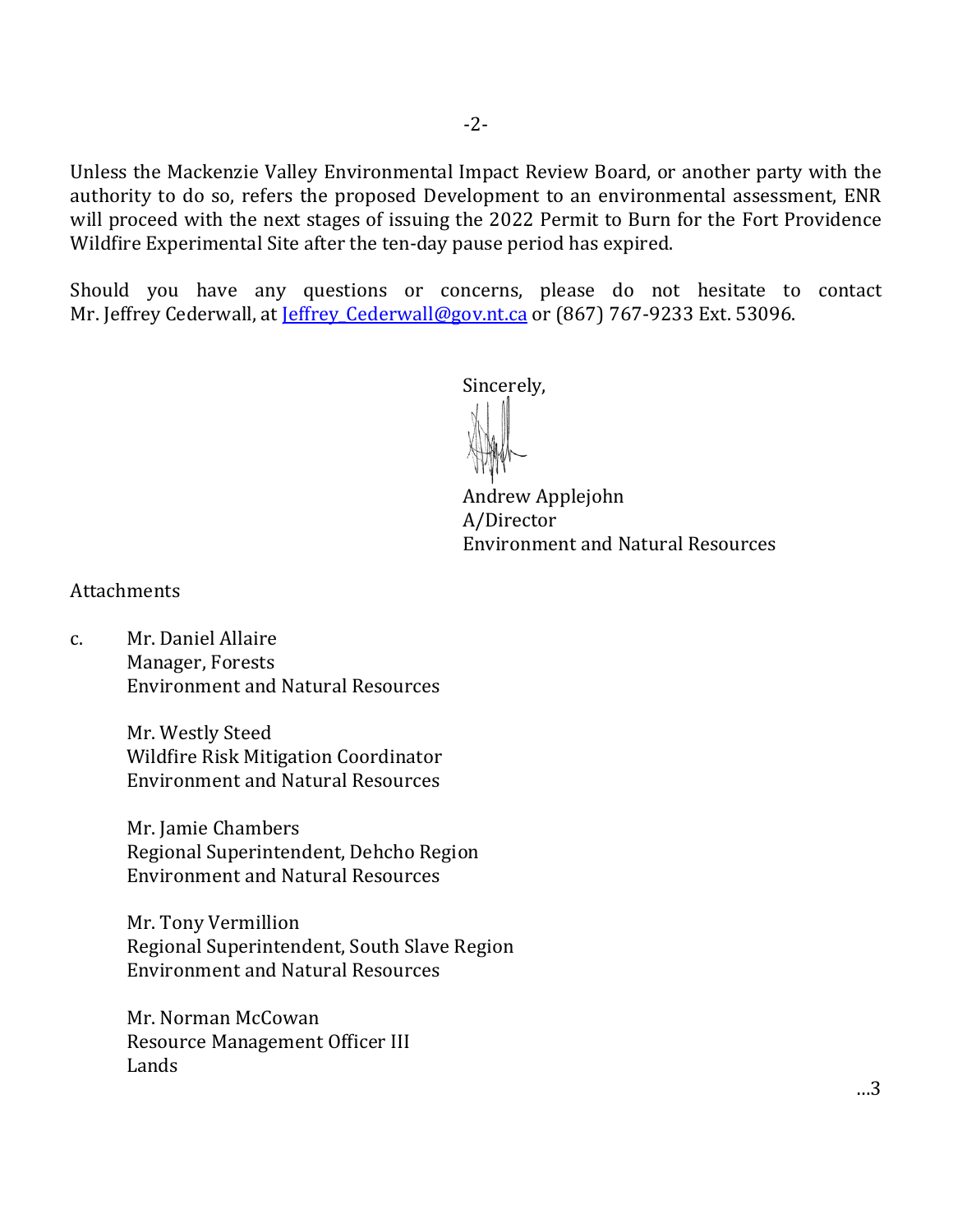Ms. Laura Duncan Tłįcho Executive Officer Tłįcho Government

Ms. Alison de Pelham Executive Director Dehcho First Nations

Mr. Greg Nyuli Executive Director Deh Gáh Got'ie First Nation

Ms. Liza McPherson Executive Director Łíídlį Kúę́ First Nation

Ms. Ruby Simba Council Manager Ka'a'gee Tu First Nation

Mr. Soham Srimani Acting Band Manager Nahanni Butte Dene Band

Ms. Wendy Ross Band Manager West Point First Nation

Mr. Brad Morrissey Senior Administrative Officer Jean Marie River (Tthets'éhk'édél!) First Nation

Ms. Ruby Jumbo Band Manager Sambaa K'e First Nation

Mr. Kyle Clille Band Manager Pehdzéh Kí First Nation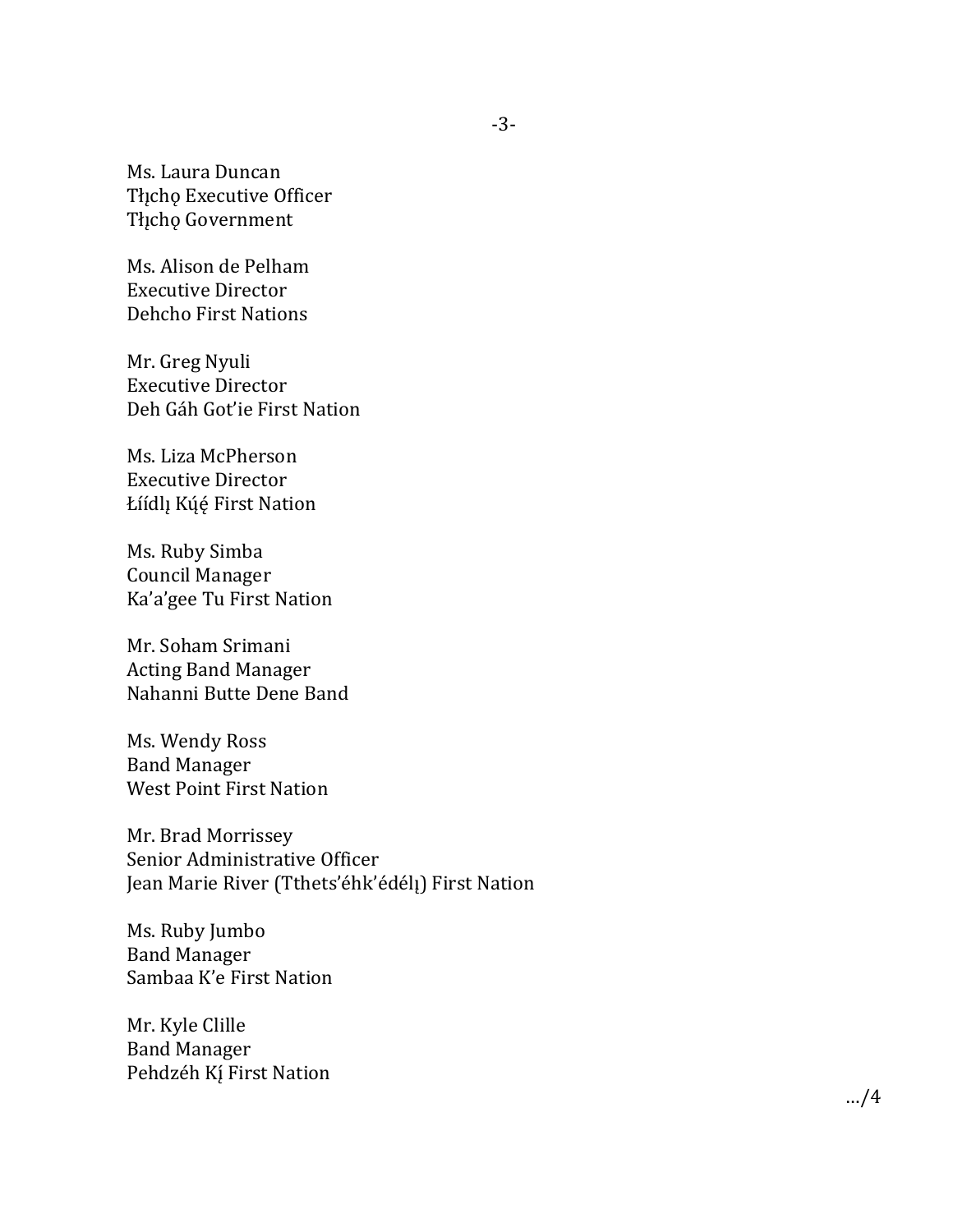Mr. Boyd Clark Advisor/Band Manager Acho Dene Koe First Nation

Ms. Holly Brewster Executive Assistant Dene Tha' First Nation

Ms. Ursula Vogt Executive Director Northwest Territory Métis Nation

Ms. Linda Piwowar Finance Manager Hay River Métis Government Council

Ms. Pearl Leishman Executive Director Fort Providence Métis Council

Ms. Lisa Lafferty Executive Director The Métis Association Local 52 – Fort Simpson, N.W.T.

Mr. Dieter Cazon Manager, Lands and Resources Łíídlı Kúé First Nation

Ms. Jessica Jumbo Environmental Coordinator Sambaa K'e First Nation

Ms. Debra Young Administrative Assistant North Slave Métis Alliance

Mr. Daniel Steiner Lands, Resources and Conservation Coordinator Pehdzéh Kí First Nation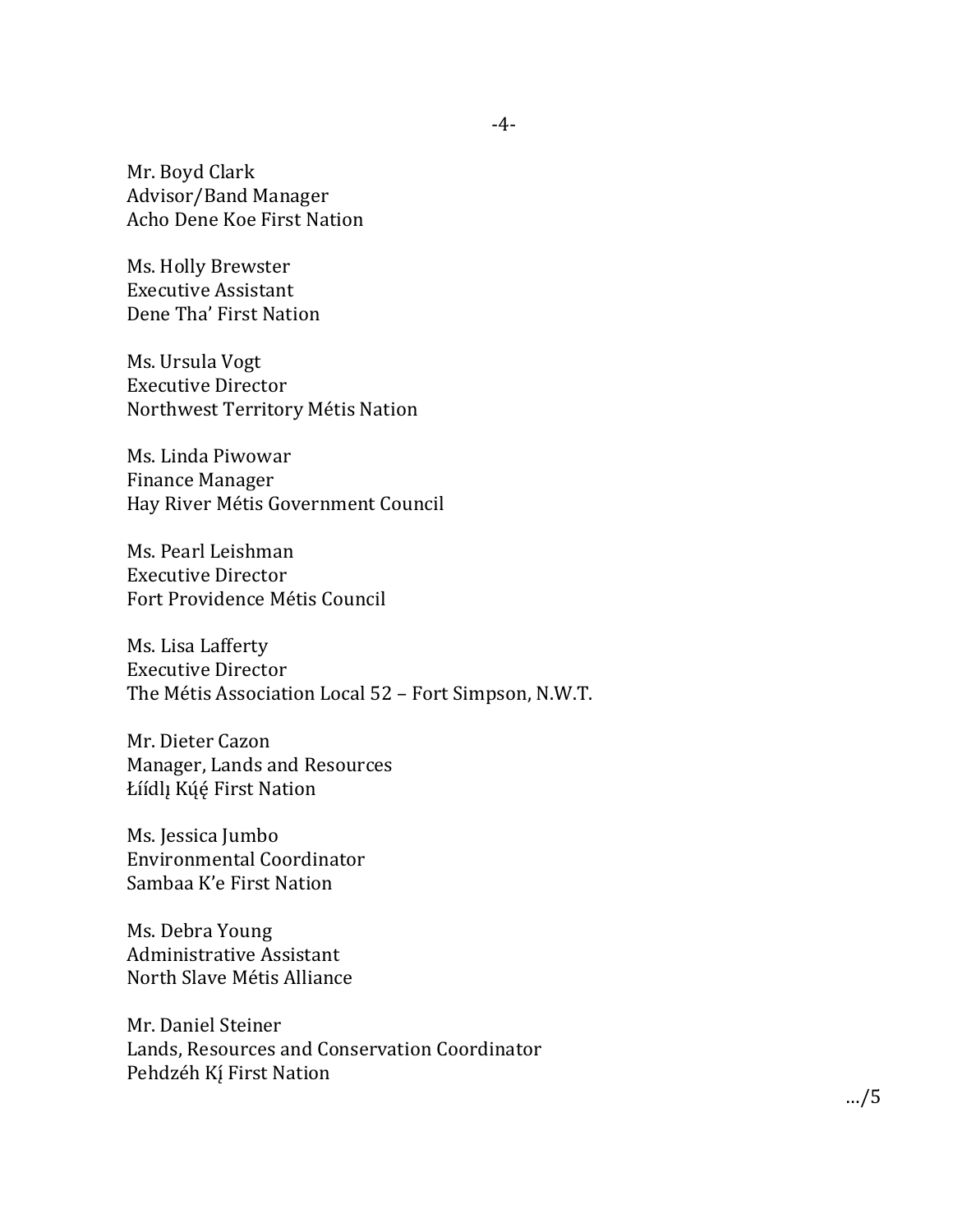Mr. Tim Heron Land and Resources Manager Northwest Territory Métis Nation

Mr. Gary Yablonski Chief Executive Officer Kátł'odeeche First Nation

Mr. Joseph Gormaly Environmental Program Manager Kátł'odeeche First Nation

Ms. Violet Camsell -Blondin Manager, Lands Regulation Tłįcho Government

Ms. Jess Hurtubise Environment Department Manager North Slave Métis Alliance

Mr. Trevor Teed Director of Lands & Environment Dene Nation

Ms. Susan Christie Senior Administrative Officer Hamlet of Fort Providence

Ms. Tammy Neal Senior Administrative Officer Hamlet of Enterprise

Mr. Glen Smith Senior Administrative Officer Town of Hay River

Mr. Darrel White Senior Administrative Officer Village of Fort Simpson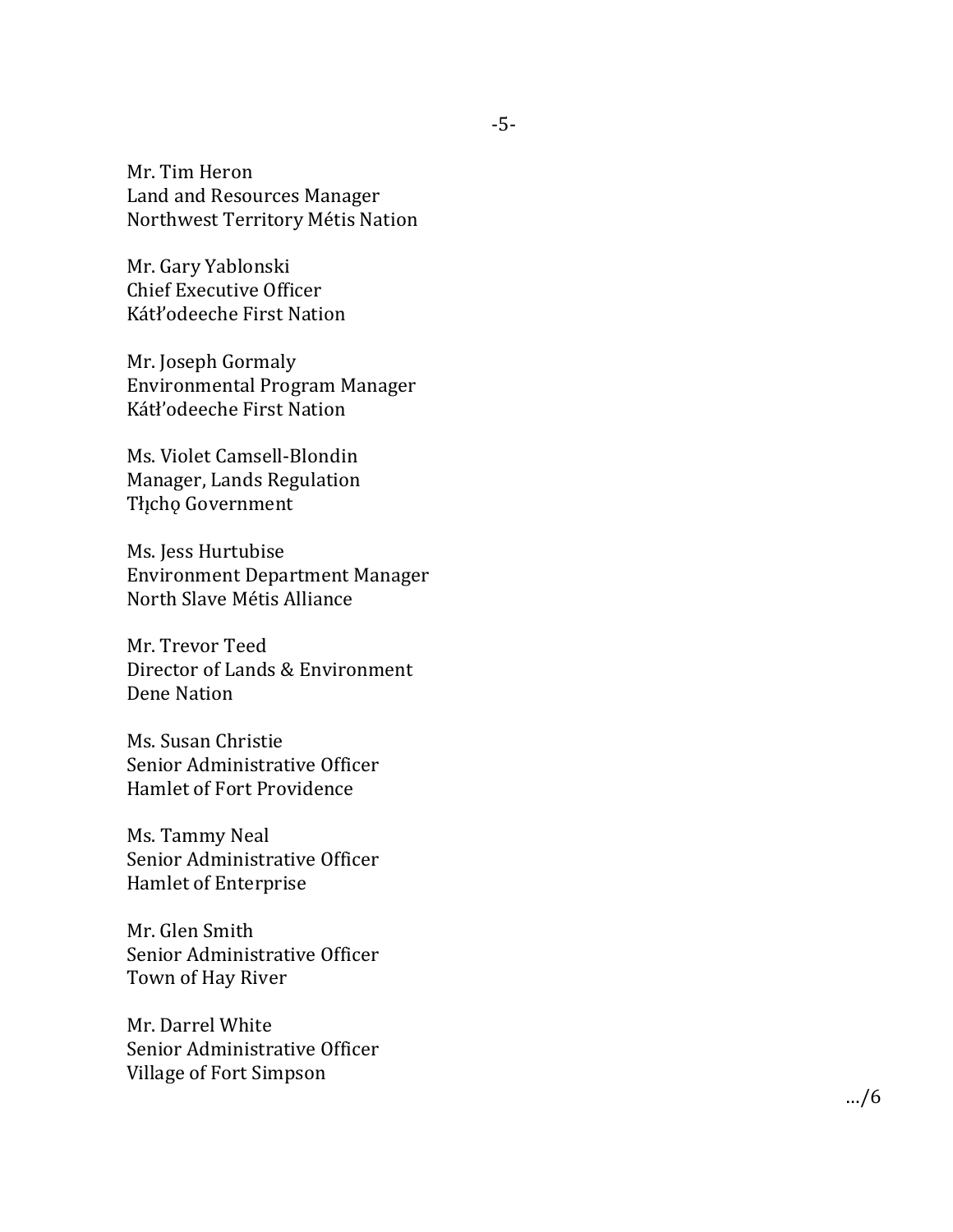Mr. Curtis Coleman Acting Senior Administrative Officer Community Government of Behchokò

Mr. Adrian Paradis Senior Project Manager Canadian Northern Economic Development Agency

Ms. Megan Larose Environmental Specialist Crown-Indigenous Relations and Northern Affairs Canada

Mr. Michael Roesch Senior Program Manager Crown-Indigenous Relations and Northern Affairs Canada

Mr. Neil Fisher Team Leader, Hydro and Flows Regulatory Review Fisheries and Oceans Canada

Mr. Rick Gervais Fisheries Protection Biologist Fisheries and Oceans Canada

Mr. Bob Head Manager Digaa Enterprises Ltd.

Mr. Joachim Bonnetrouge Chair Dehcho Land Use Planning Committee

Ms. Sophie Bonnetrouge Office Manager Dehcho Land Use Planning Committee

Ms. Priscilla Canadien Resource Manager Fort Providence Resource Management Board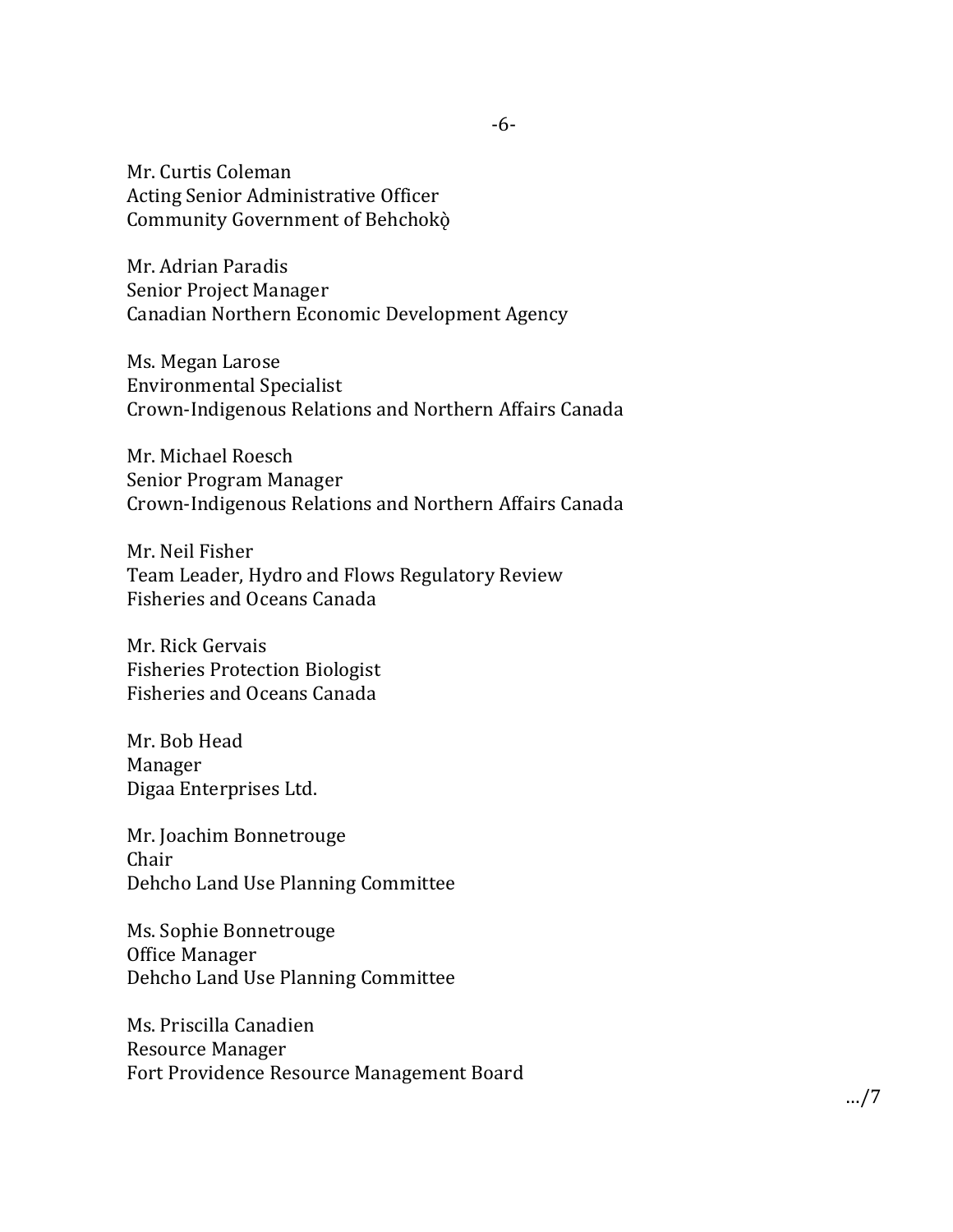Mr. Tom Hoefer Executive Director NWT & Nunavut Chamber of Mines

Ms. Shannon Allerston Regulatory Officer Mackenzie Valley Land and Water Board

Ms. Angela Love Regulatory Specialist Mackenzie Valley Land and Water Board

Mr. Chris Hotson Regulatory Manager Mackenzie Valley Land and Water Board

Environmental Assessment Environment and Climate Change Canada

Fisheries Protection Program Fisheries and Oceans Canada

Environmental Health Health and Social Services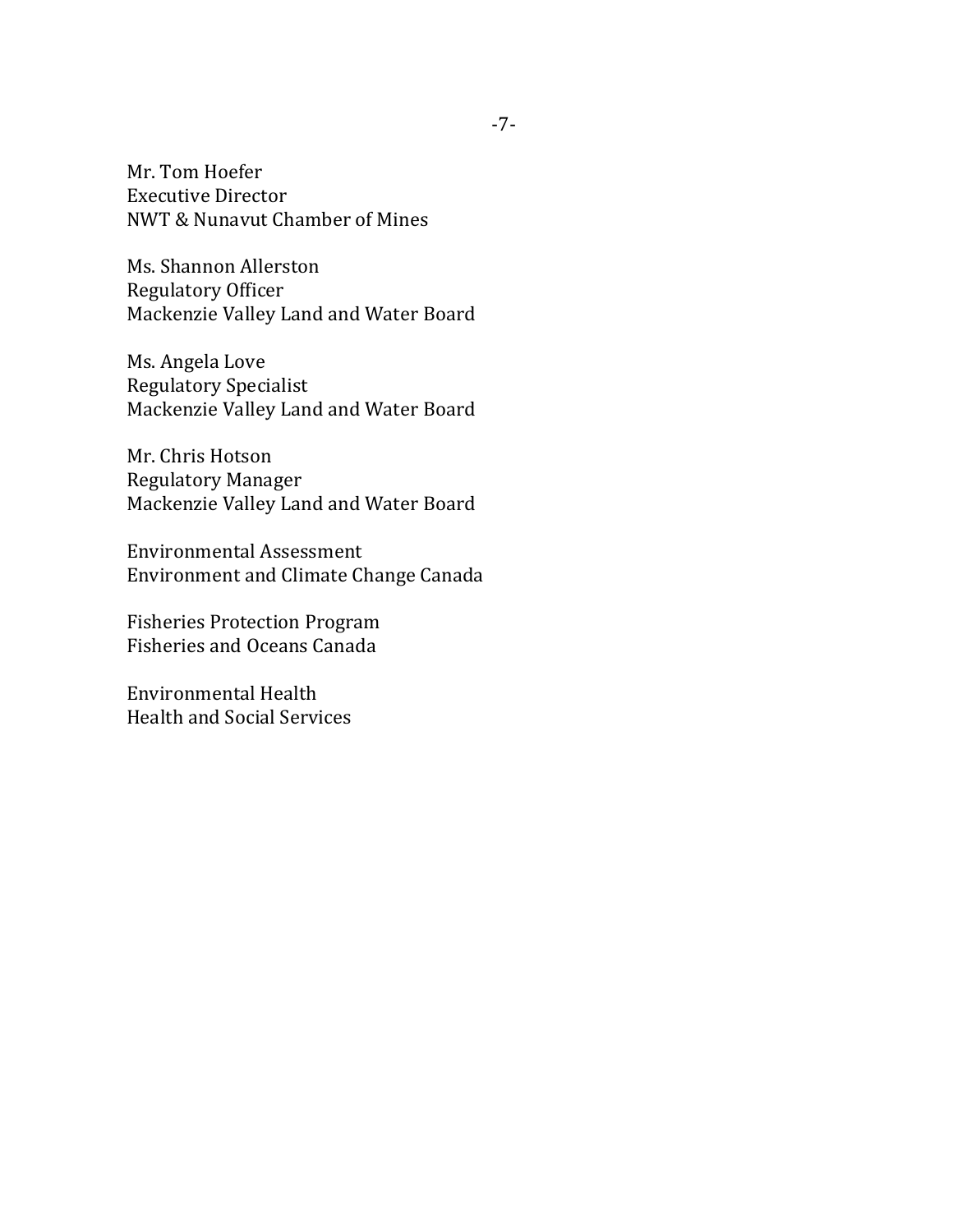| <b>PRELIMINARY SCREENER:</b><br>Government of Northwest Territories -<br>Environment and Natural Resources (ENR) -<br><b>Environmental Assessment and Monitoring Unit</b> | <b>PROPONENT NAME:</b><br>Government of the Northwest Territories -<br><b>Environment and Natural Resources -</b><br><b>Forest Management Division</b><br><b>PROJECT NAME:</b> Permit to Burn application for<br>the Fort Providence Wildfire Experimental Site |
|---------------------------------------------------------------------------------------------------------------------------------------------------------------------------|-----------------------------------------------------------------------------------------------------------------------------------------------------------------------------------------------------------------------------------------------------------------|
|                                                                                                                                                                           |                                                                                                                                                                                                                                                                 |

# **PART 1:**

(*check all that apply*)

**Type of Development:**<br>  ${\begin{array}{c} \hline \text{New Development} \\ \text{Oneck all that apply} \end{array}}$ Renewal Authorization required Does not require an authorization

# **Type of ENR Authorization**

(*check the authorization that applies*)

- Forest Management Agreements
- Timber Cutting Permit (>5000m<sup>3</sup> burned wood or > 1100 m<sup>3</sup> of other timber)
- Timber Cutting Licence
- Mill Licence
- $\boxtimes$  Burning Permits (area > 25m<sup>3</sup>)

- $\overline{a}$ Harvest of Wildlife for a Commercial Purpose
- Wildlife Business Licence
- Commercial Wildlife Licence
- Game Farm Licence
- Wildlife Management Permit
- General Wildlife Permit
- Licence to Capture Wildlife
- Licence to Capture Gyrfalcons for Commercial Purposes
- Licence to Import Live Wildlife
- Licence to Export Live Wildlife
- Licence to a Reindeer Owner for Grazing Allotment within a Reserve

Protected Area Land Withdrawal

Territorial Park

 $\overline{a}$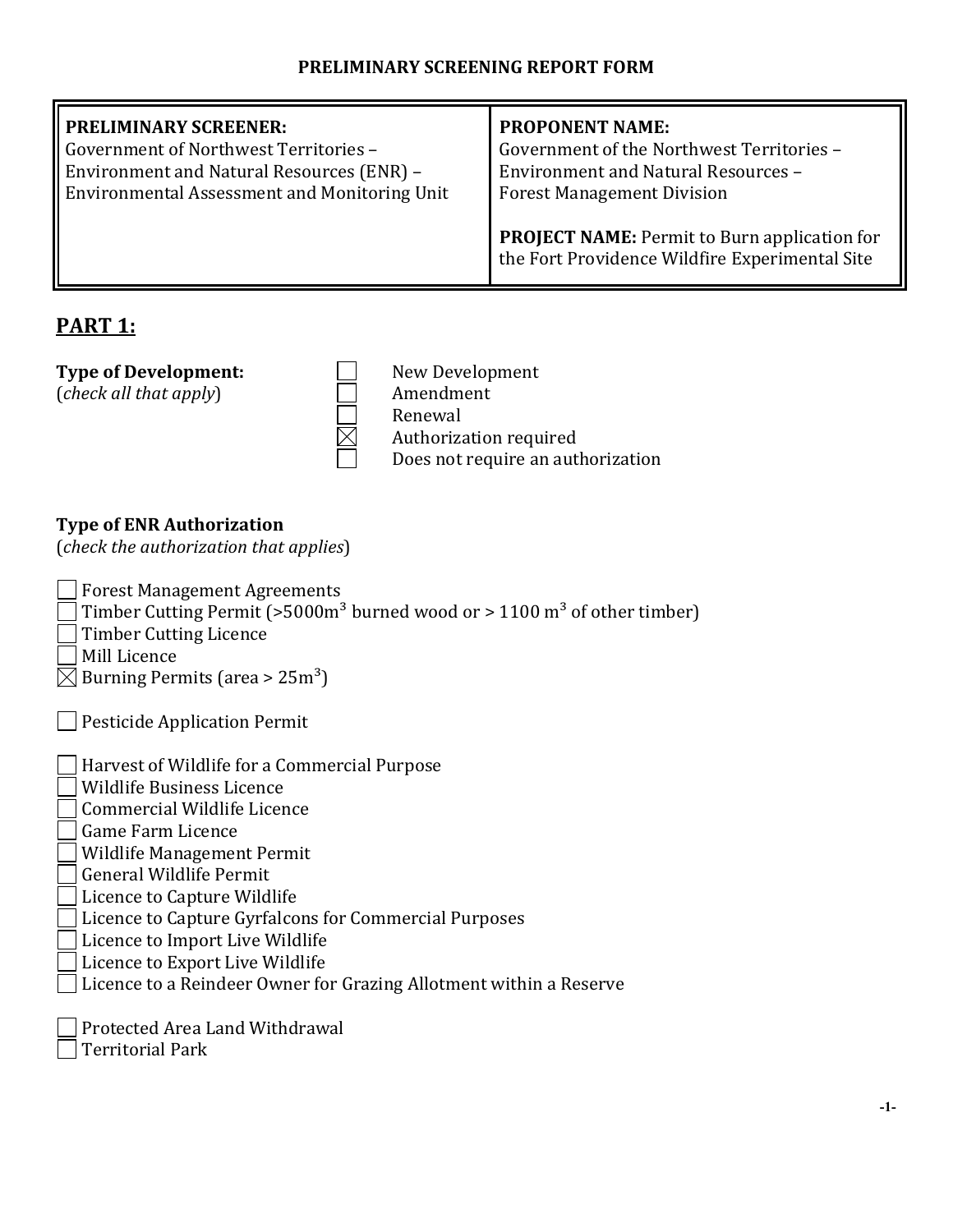$\overline{a}$ 

# **Principal Activities**

(*check all that apply*)



## **Principal Development Components:**

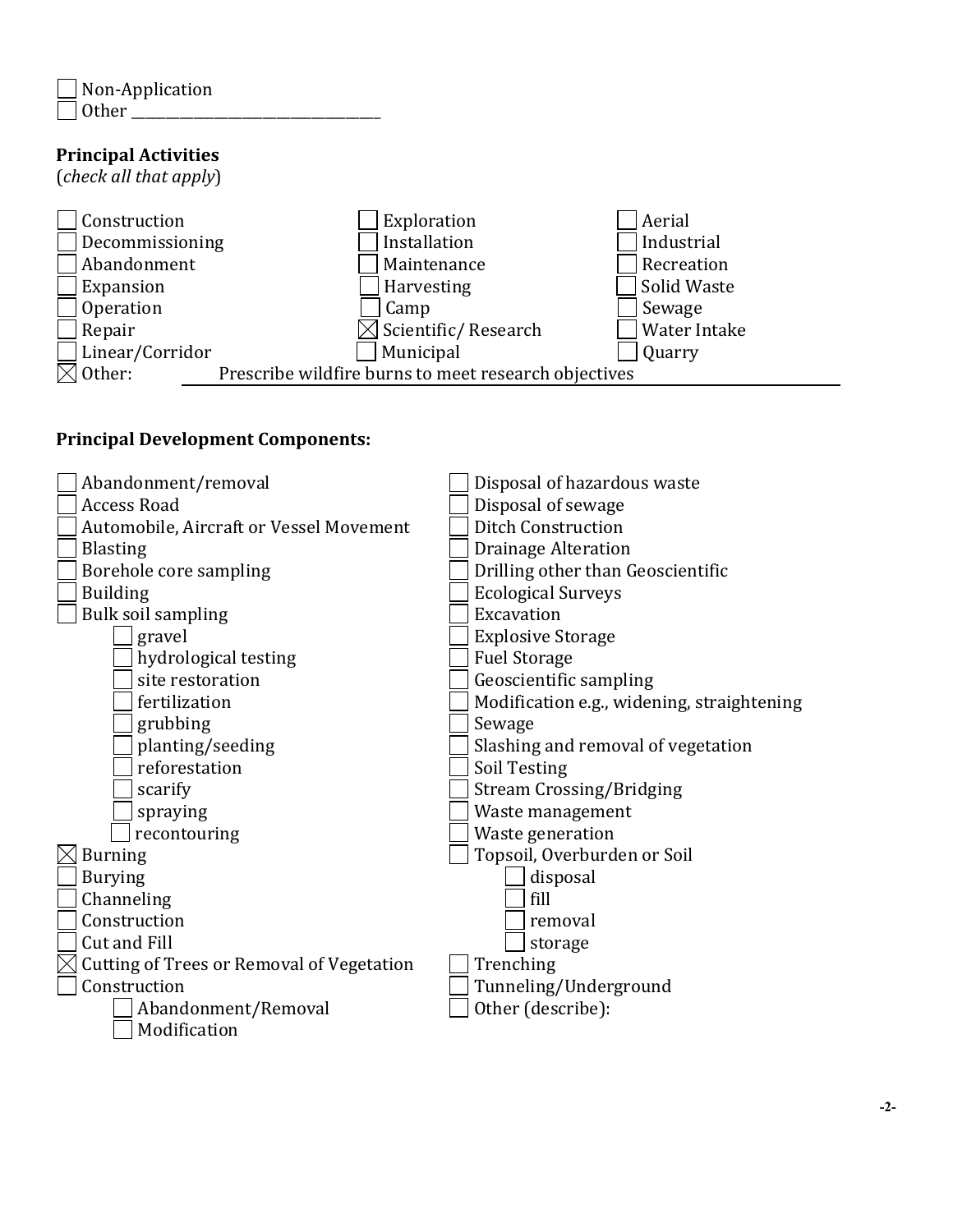# **PART 2:**

**NTS Topographic Map Sheet Numbers** (*List all that apply*) CTI-16 85 F 11

### **NTS Map Sheet #s**:

CTI-16 85 F 11

## **Latitude / Longitude and UTM System:**

Start: 61°35'28.3" N – 117°12'6.1" W End: 61°34'20.3" N – 117°6'31.0" W

## **Nearest Community and Water Body**:

Fort Providence is located  $~40$  km south of the Wildfire Experimental Site Caen Lake is located ~10 km north of the Wildfire Experimental Site. Smaller unnamed waterbodies also exist within 10 km of the Wildfire Experimental Site.

## **Land Status**

| Free Hold / Private<br><b>Commissioners Land</b><br><b>Territorial Land</b> | <b>Federal Crown Land</b><br>Municipal Land               |                        |
|-----------------------------------------------------------------------------|-----------------------------------------------------------|------------------------|
| <b>Transboundary Implications</b>                                           |                                                           |                        |
| <b>British Columbia</b><br>Manitoba<br><b>Wood Buffalo National Park</b>    | Alberta<br>Nunavut<br><b>Inuvialuit Settlement Region</b> | Saskatchewan<br>Yukon  |
| <b>Type of Transboundary Implication:</b>                                   |                                                           |                        |
| Impact / Effect                                                             | Development                                               | <b>Public Concern:</b> |
| Describe:                                                                   |                                                           |                        |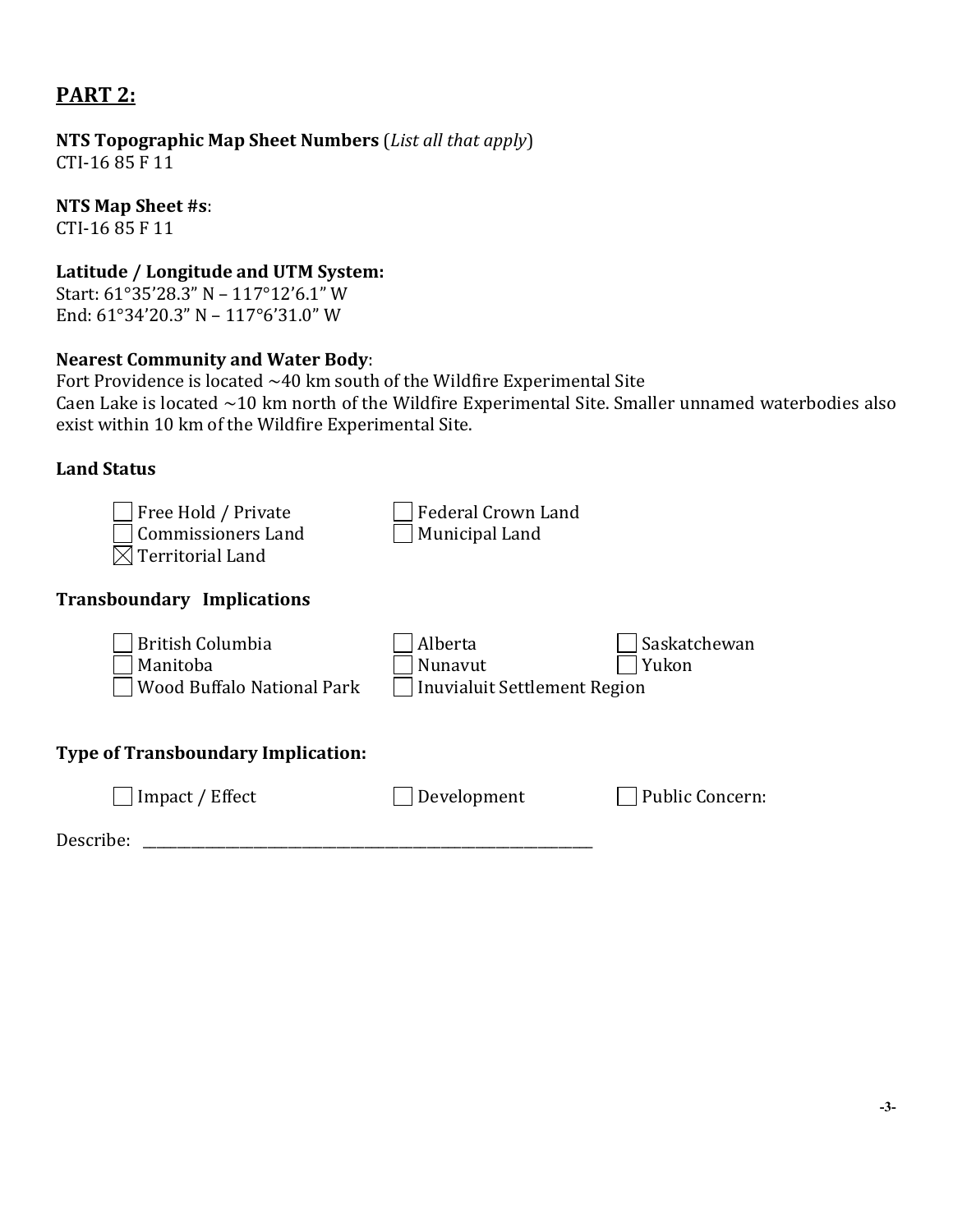# **PART 3:**

## **PHYSICAL - CHEMICAL EFFECTS**

| <b>IMPACT</b>                   | <b>MITIGATION</b>                                                                                                                                                                                                                     |
|---------------------------------|---------------------------------------------------------------------------------------------------------------------------------------------------------------------------------------------------------------------------------------|
| 1. Ground Water                 |                                                                                                                                                                                                                                       |
| $\Box$ water table alteration   |                                                                                                                                                                                                                                       |
| $\Box$ water quality changes    |                                                                                                                                                                                                                                       |
| $\Box$ infiltration changes     |                                                                                                                                                                                                                                       |
| $\Box$ other                    |                                                                                                                                                                                                                                       |
| $\boxtimes$ N/A                 | No impacts are expected based on the proposed development or associated activities.                                                                                                                                                   |
| <b>IMPACT</b>                   | <b>MITIGATION</b>                                                                                                                                                                                                                     |
| 2. Surface Water                |                                                                                                                                                                                                                                       |
| $\Box$ flow or level changes    |                                                                                                                                                                                                                                       |
| $\Box$ water quality changes    |                                                                                                                                                                                                                                       |
| $\Box$ water quantity changes   |                                                                                                                                                                                                                                       |
| $\Box$ drainage pattern changes |                                                                                                                                                                                                                                       |
| $\Box$ temperature              |                                                                                                                                                                                                                                       |
| $\Box$ wetland changes /loss    |                                                                                                                                                                                                                                       |
| $\Box$ other:                   |                                                                                                                                                                                                                                       |
| $\boxtimes$ N/A                 | No impacts are expected based on the proposed development or associated activities.<br>The prescribed burns are not located adjacent to surface water bodies and will follow<br>conditions in associated Land Use Permit MV2016X0008. |
| <b>IMPACT</b>                   | <b>MITIGATION</b>                                                                                                                                                                                                                     |
| 3. Noise                        |                                                                                                                                                                                                                                       |
| $\Box$ noise in/near water      |                                                                                                                                                                                                                                       |
| $\Box$ other: noise increase    |                                                                                                                                                                                                                                       |
| $\boxtimes$ N/A                 | No impacts are expected based on the proposed development or associated activities                                                                                                                                                    |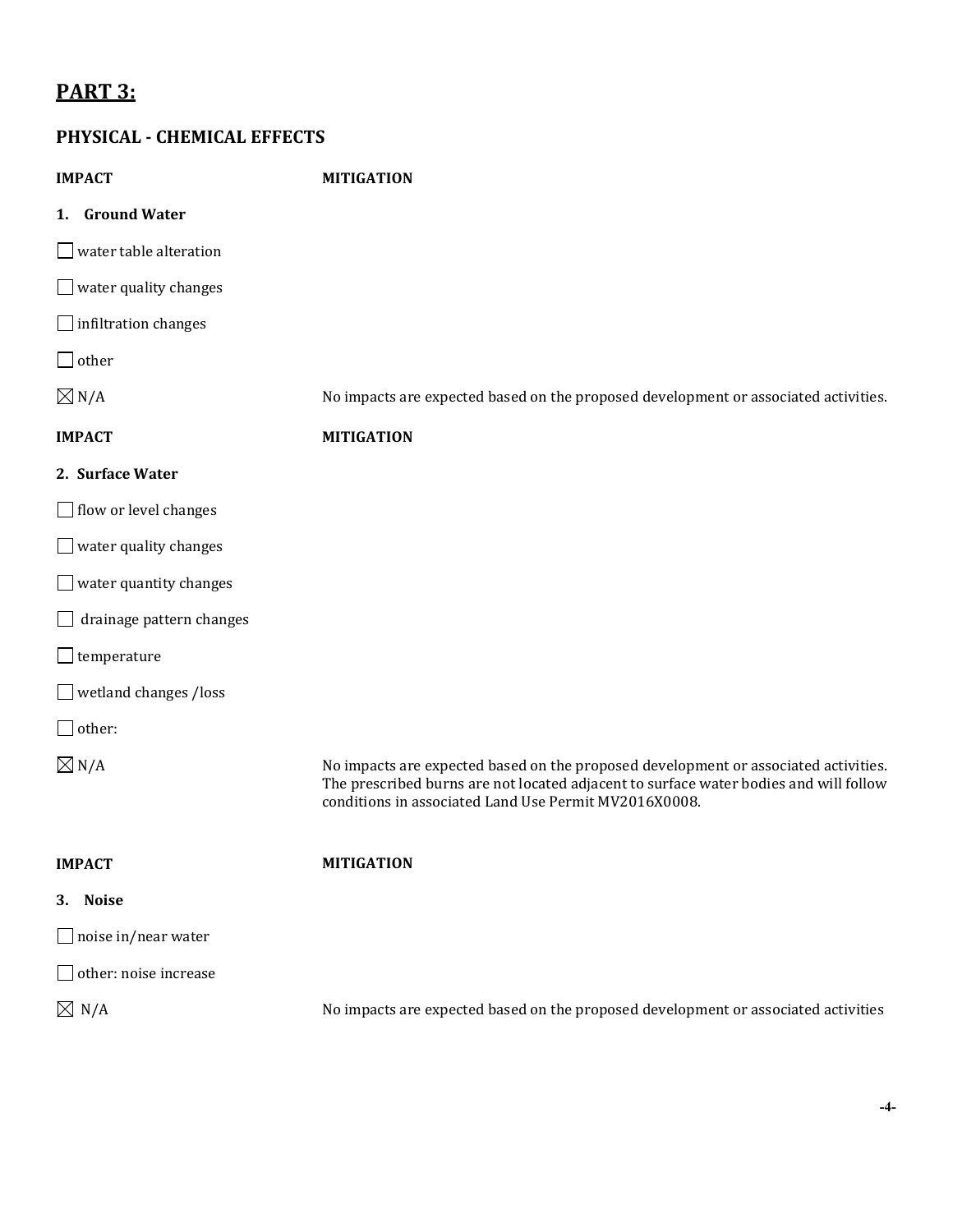#### **IMPACT MITIGATION**

| 4. Land                             |                                                                                                                                                                                                                                                                                                                                                                                                                                                                                                                                                                                                                                                                                                                                               |
|-------------------------------------|-----------------------------------------------------------------------------------------------------------------------------------------------------------------------------------------------------------------------------------------------------------------------------------------------------------------------------------------------------------------------------------------------------------------------------------------------------------------------------------------------------------------------------------------------------------------------------------------------------------------------------------------------------------------------------------------------------------------------------------------------|
| $\Box$ geologic structure changes   |                                                                                                                                                                                                                                                                                                                                                                                                                                                                                                                                                                                                                                                                                                                                               |
| $\Box$ soil contamination           |                                                                                                                                                                                                                                                                                                                                                                                                                                                                                                                                                                                                                                                                                                                                               |
| $\Box$ buffer zone loss             |                                                                                                                                                                                                                                                                                                                                                                                                                                                                                                                                                                                                                                                                                                                                               |
| $\Box$ soil compaction & settling   |                                                                                                                                                                                                                                                                                                                                                                                                                                                                                                                                                                                                                                                                                                                                               |
| $\boxtimes$ destabilization/erosion | Burning vegetation has the potential to destabilize soil. The site location provides<br>some mitigation as the plots are located on generally consistent topography which are<br>not adjacent to medium - large water bodies. The potential for soil destabilization and<br>erosion is reduced through the fires being small, and of short duration limiting<br>damage to underground vegetation root systems. Condition 13 of Land Use Permit<br>MV2016X0008 requires that "The Permittee shall minimize erosion by installing<br>erosion control structures as the land-use operation progresses" and condition 14<br>requires that "The Permittee shall prepare the site in such a manner as to prevent<br>rutting of the ground surface." |
| $\Box$ permafrost regime alteration |                                                                                                                                                                                                                                                                                                                                                                                                                                                                                                                                                                                                                                                                                                                                               |
| $\Box$ other:                       |                                                                                                                                                                                                                                                                                                                                                                                                                                                                                                                                                                                                                                                                                                                                               |
| $\Box$ N/A                          |                                                                                                                                                                                                                                                                                                                                                                                                                                                                                                                                                                                                                                                                                                                                               |
| <b>IMPACT</b>                       | <b>MITIGATION</b>                                                                                                                                                                                                                                                                                                                                                                                                                                                                                                                                                                                                                                                                                                                             |
| 5. Non-Renewable Resources          |                                                                                                                                                                                                                                                                                                                                                                                                                                                                                                                                                                                                                                                                                                                                               |
| $\Box$ resource depletion           |                                                                                                                                                                                                                                                                                                                                                                                                                                                                                                                                                                                                                                                                                                                                               |
| $\Box$ other:                       |                                                                                                                                                                                                                                                                                                                                                                                                                                                                                                                                                                                                                                                                                                                                               |
| $\boxtimes$ N/A                     | No impacts are expected based on the proposed development or associated activities.                                                                                                                                                                                                                                                                                                                                                                                                                                                                                                                                                                                                                                                           |
| <b>IMPACT</b>                       | <b>MITIGATION</b>                                                                                                                                                                                                                                                                                                                                                                                                                                                                                                                                                                                                                                                                                                                             |
| 6. Air/Climate/Atmosphere           |                                                                                                                                                                                                                                                                                                                                                                                                                                                                                                                                                                                                                                                                                                                                               |
| $\boxtimes$ other: smoke            | Small size of fires and short duration of fires will limit smoke generation. Fire<br>suppression is planned to be initiated immediately after experiment is completed. The<br>site location is $\sim$ 40 km from the nearest community, minimizing potential impacts to<br>people.                                                                                                                                                                                                                                                                                                                                                                                                                                                            |
| $\vert N/A \vert$                   |                                                                                                                                                                                                                                                                                                                                                                                                                                                                                                                                                                                                                                                                                                                                               |

# **BIOLOGICAL ENVIRONMENT**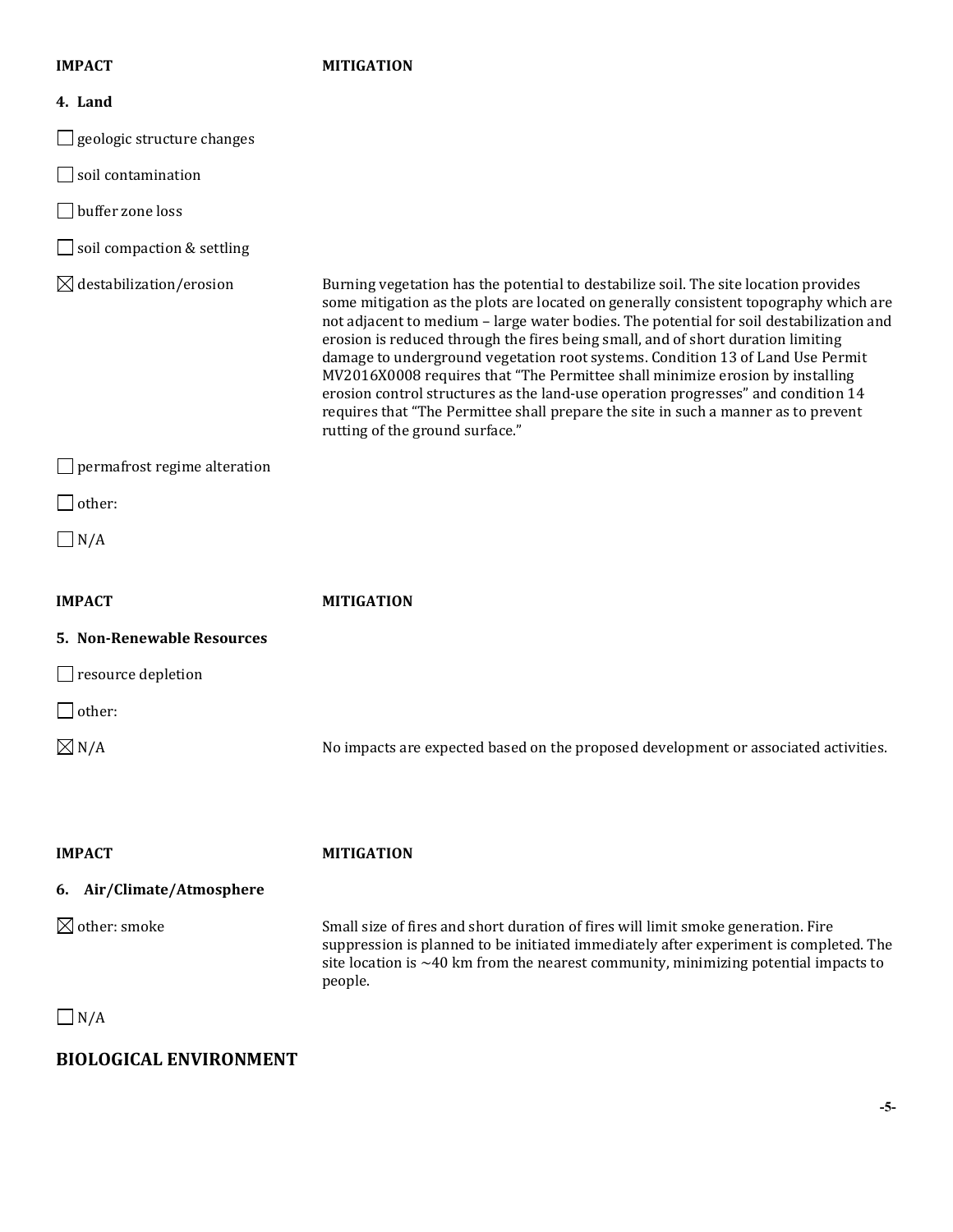### **IMPACT MITIGATION**

| Vegetation<br>7.                                                 |                                                                                                                                                                                                                                                                                                                                      |
|------------------------------------------------------------------|--------------------------------------------------------------------------------------------------------------------------------------------------------------------------------------------------------------------------------------------------------------------------------------------------------------------------------------|
| species composition                                              |                                                                                                                                                                                                                                                                                                                                      |
| species introduction                                             |                                                                                                                                                                                                                                                                                                                                      |
| toxic/heavy accumulation                                         |                                                                                                                                                                                                                                                                                                                                      |
| $\boxtimes$ other: Burn vegetation                               | Fires will be small in size (approx. <1000 $m^2$ ). Fires are a natural process in the boreal<br>forest that renews the forest. Land Use Permit MV2016X0008 condition 52 requires<br>that "Prior to the expiry date of this Permit, the Permittee shall prepare the site in<br>such a manner as to facilitate natural revegetation." |
| N/A                                                              |                                                                                                                                                                                                                                                                                                                                      |
| <b>IMPACT</b>                                                    | <b>MITIGATION</b>                                                                                                                                                                                                                                                                                                                    |
| 8. Wildlife & Fish                                               |                                                                                                                                                                                                                                                                                                                                      |
| $\boxtimes$ effects on rare, threatened or<br>endangered species | Before starting initiating wildlife experiments, the plots are walked through to<br>confirm there are no migratory bird nests. Should a nest be found, the experiment is<br>either moved to another plot or postponed.                                                                                                               |
| fish population changes                                          |                                                                                                                                                                                                                                                                                                                                      |
| waterfowl population changes                                     |                                                                                                                                                                                                                                                                                                                                      |
| $\boxtimes$ breeding disturbance                                 | Fires will be small in size (approx. <1000 $m^2$ ). Fires are a natural process in the boreal<br>forest that renews the forest.                                                                                                                                                                                                      |
| population reduction                                             |                                                                                                                                                                                                                                                                                                                                      |
| species diversity change                                         |                                                                                                                                                                                                                                                                                                                                      |
| health changes                                                   |                                                                                                                                                                                                                                                                                                                                      |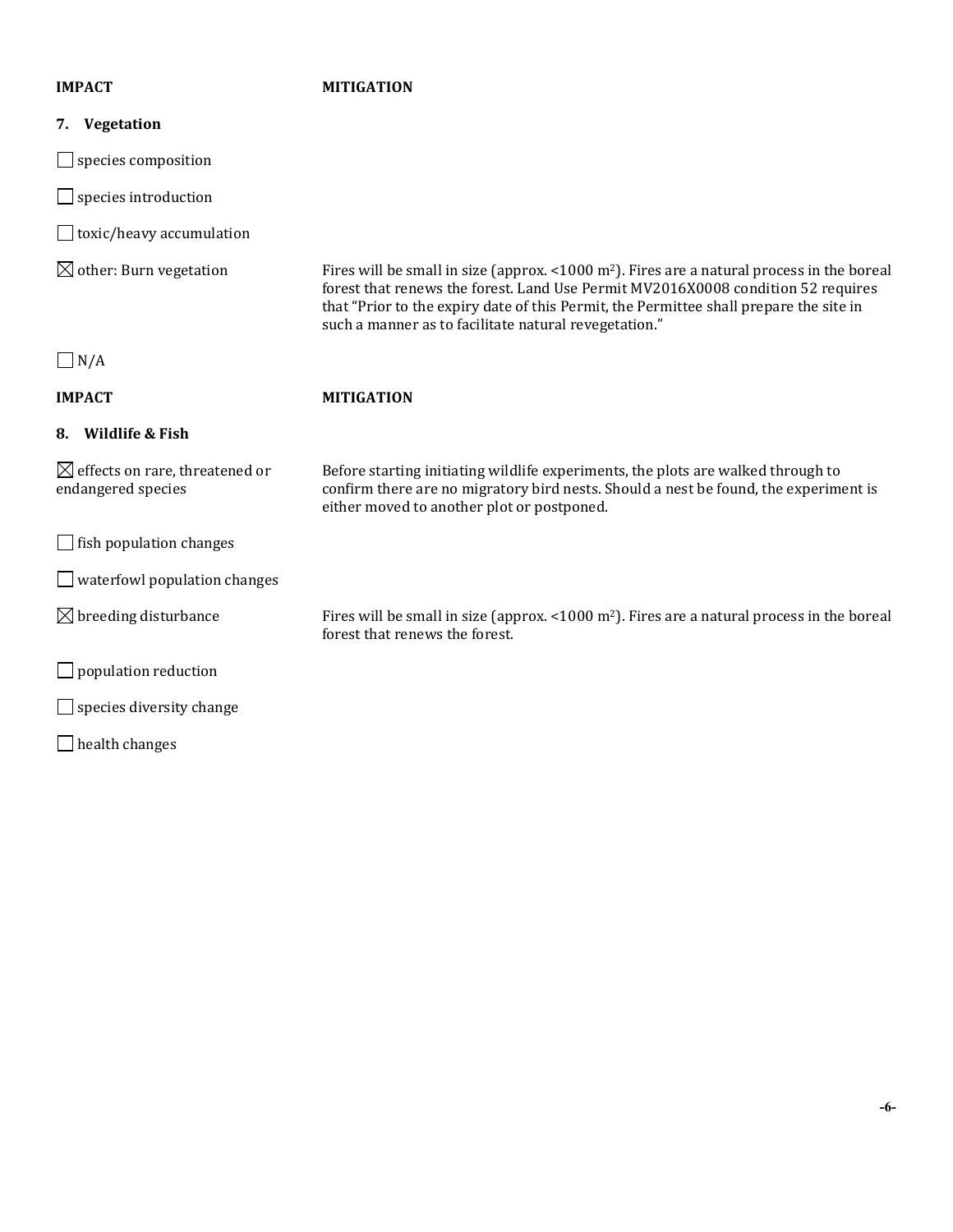| $\Box$ behavioural changes             |                                                                                                                                                                                                                                                        |
|----------------------------------------|--------------------------------------------------------------------------------------------------------------------------------------------------------------------------------------------------------------------------------------------------------|
| $\boxtimes$ habitat changes / effects  | Fires will be small in size (approx. <1000 $m^2$ ). Fires are a natural process in the boreal<br>forest that renews the forest.                                                                                                                        |
| $\Box$ game species effects            |                                                                                                                                                                                                                                                        |
| $\boxtimes$ forestry changes           | Fires will be small in size (approx. <1000 m <sup>2</sup> ). Fires are a natural process in the boreal<br>forest that renews the forest.                                                                                                               |
| $\Box$ toxins / heavy metals           |                                                                                                                                                                                                                                                        |
| $\Box$ agricultural changes            |                                                                                                                                                                                                                                                        |
| $\Box$ other:                          |                                                                                                                                                                                                                                                        |
| $\Box$ N/A                             |                                                                                                                                                                                                                                                        |
| <b>INTERACTING ENVIRONMENT</b>         |                                                                                                                                                                                                                                                        |
|                                        |                                                                                                                                                                                                                                                        |
| <b>IMPACT</b>                          | <b>MITIGATION</b>                                                                                                                                                                                                                                      |
| 9. Habitat & Communities               |                                                                                                                                                                                                                                                        |
| $\Box$ predator-prey                   |                                                                                                                                                                                                                                                        |
| $\boxtimes$ wildlife habitat/ecosystem | Plots are reviewed before any experiment is conducted to prevent damage to wildlife<br>abodes and habitat, including dens and nests. Fire crews are on hand to ensure fires<br>are contained within intended burn area and do not spread uncontrolled. |
| $\Box$ composition changes             |                                                                                                                                                                                                                                                        |
| $\Box$ keystone/endangered species     |                                                                                                                                                                                                                                                        |
| $\Box$ wildlife corridor/buffer zone   |                                                                                                                                                                                                                                                        |
| $\Box$ other:                          |                                                                                                                                                                                                                                                        |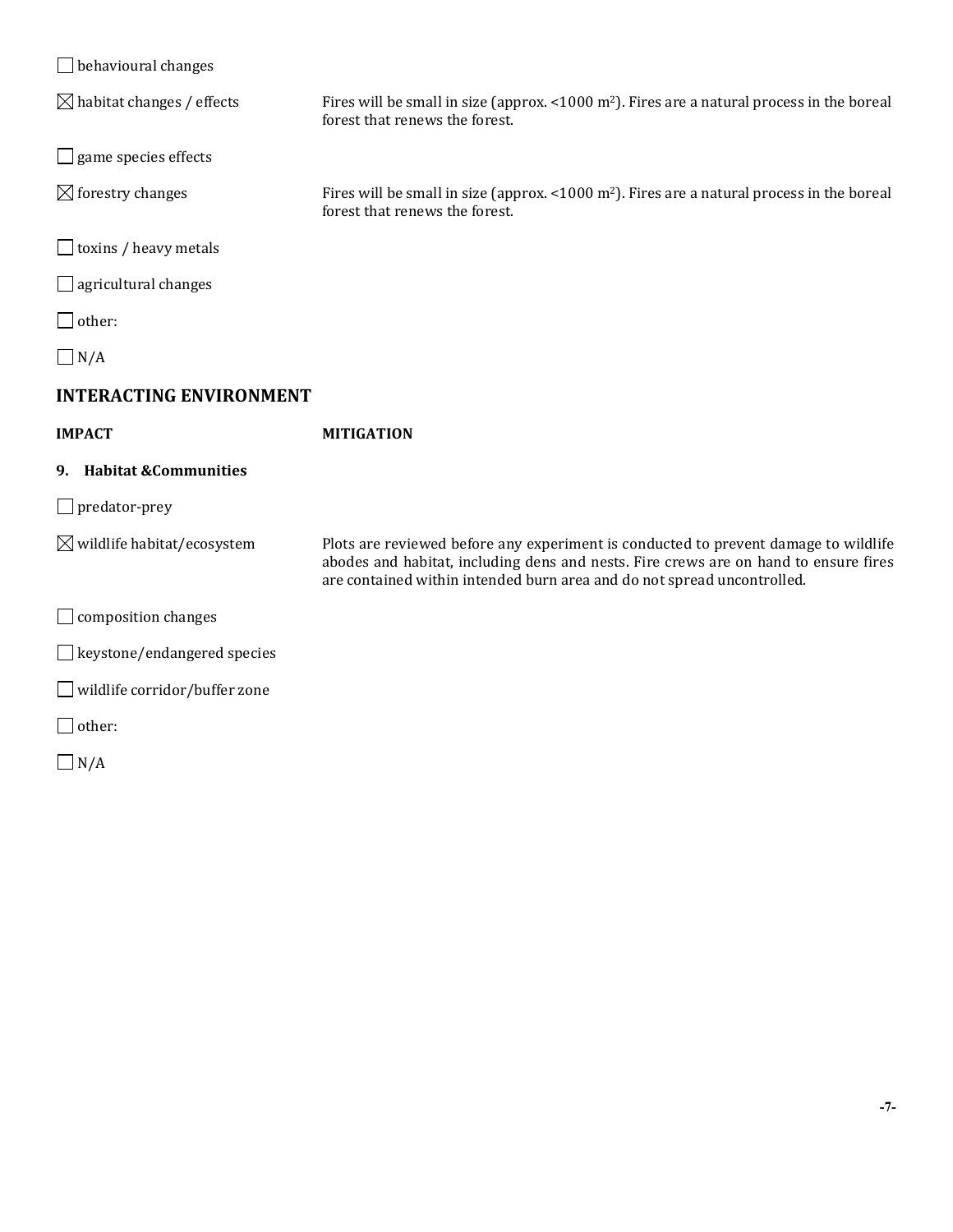### **IMPACT MITIGATION**

### **10. Social and Economic**

 $\Box$  planning / zoning changes or conflicts

 $\Box$  increase in urban facilities or services use

 $\Box$  rental house

 $\Box$  airport operations / capacity changes

human health hazard

 $\Box$  impair the recreational use of water or aesthetic quality

affect water use for other purposes

 $\Box$  affect other land use operations

 $\Box$  quality of life changes

 $\Box$  public concern

 $\boxtimes$  other: Local engagement and employment

The research participants meet with the community of Fort Providence and Indigenous leaders annually. The Proponent provides copies of the Operation Plan and invite members to the site. The fire fighters involved are all local and have been involved with the site since its inception in the 1990s.

 $\Box$  N/A

#### **IMPACT MITIGATION**

#### **11. Cultural and Heritage**

 $\Box$  affects to historic property

increased economic pressure on historic properties

 $\Box$  change to or loss of historic resources

 $\Box$  change to or loss of archaeological resources

**□** increased pressure on archaeological sites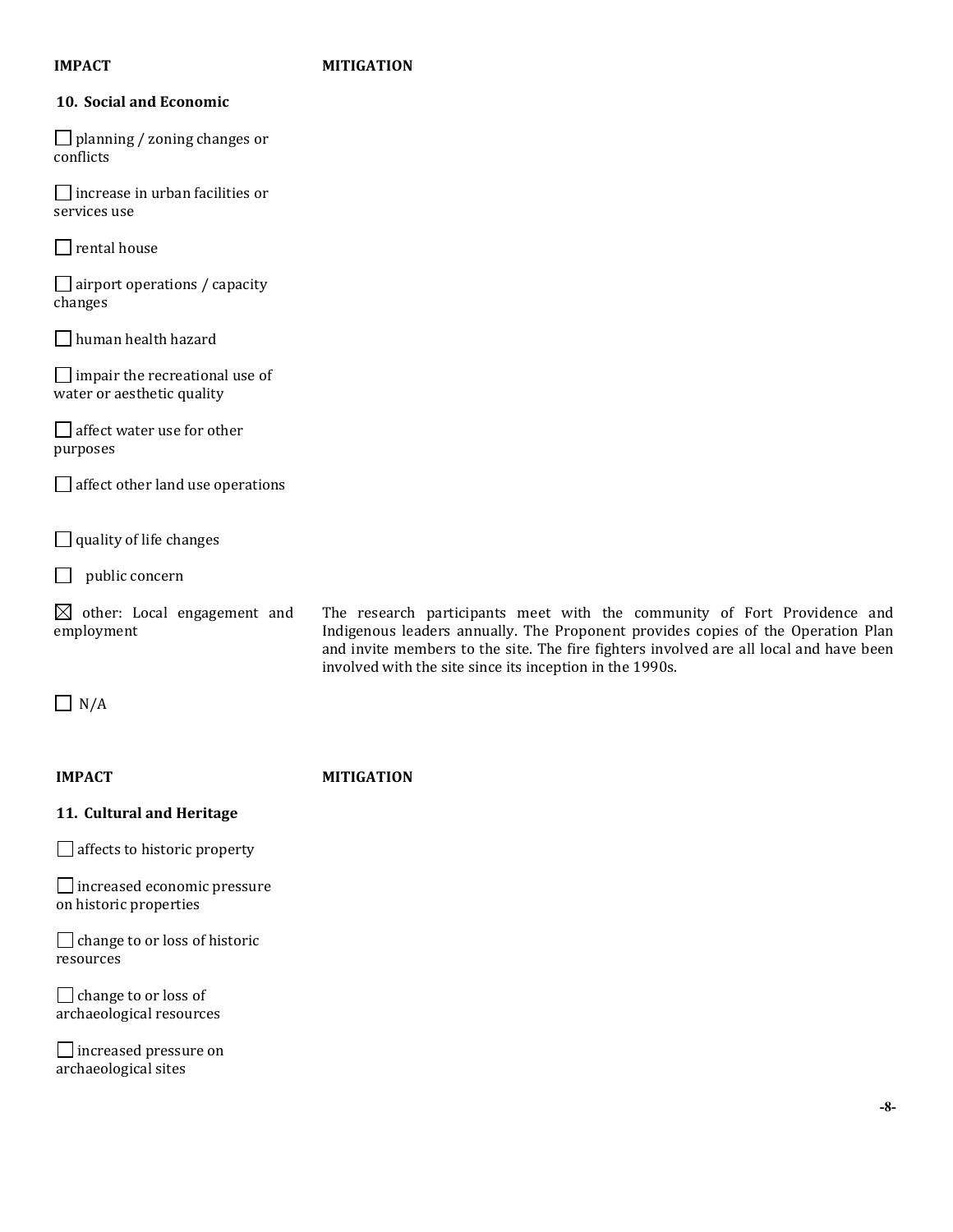| $\Box$ change to or loss of aesthetically<br>important site |                                                                                                                                                                                                                                                                                                                                                    |
|-------------------------------------------------------------|----------------------------------------------------------------------------------------------------------------------------------------------------------------------------------------------------------------------------------------------------------------------------------------------------------------------------------------------------|
| $\Box$ affects to aboriginal lifestyle                      |                                                                                                                                                                                                                                                                                                                                                    |
| $\Box$ other:                                               |                                                                                                                                                                                                                                                                                                                                                    |
| $\boxtimes$ N/A                                             | No archaeological sites were found by the Prince of Wales Northern Heritage Centre in<br>the NWT Archaeological Sites Data Base (Dec. 2001). If a suspected archeological site<br>is discovered, the Project shall be suspended, and the discovery will be reported to the<br>Territorial Archaeologist and Mackenzie Valley Land and Water Board. |

## **NOTES:**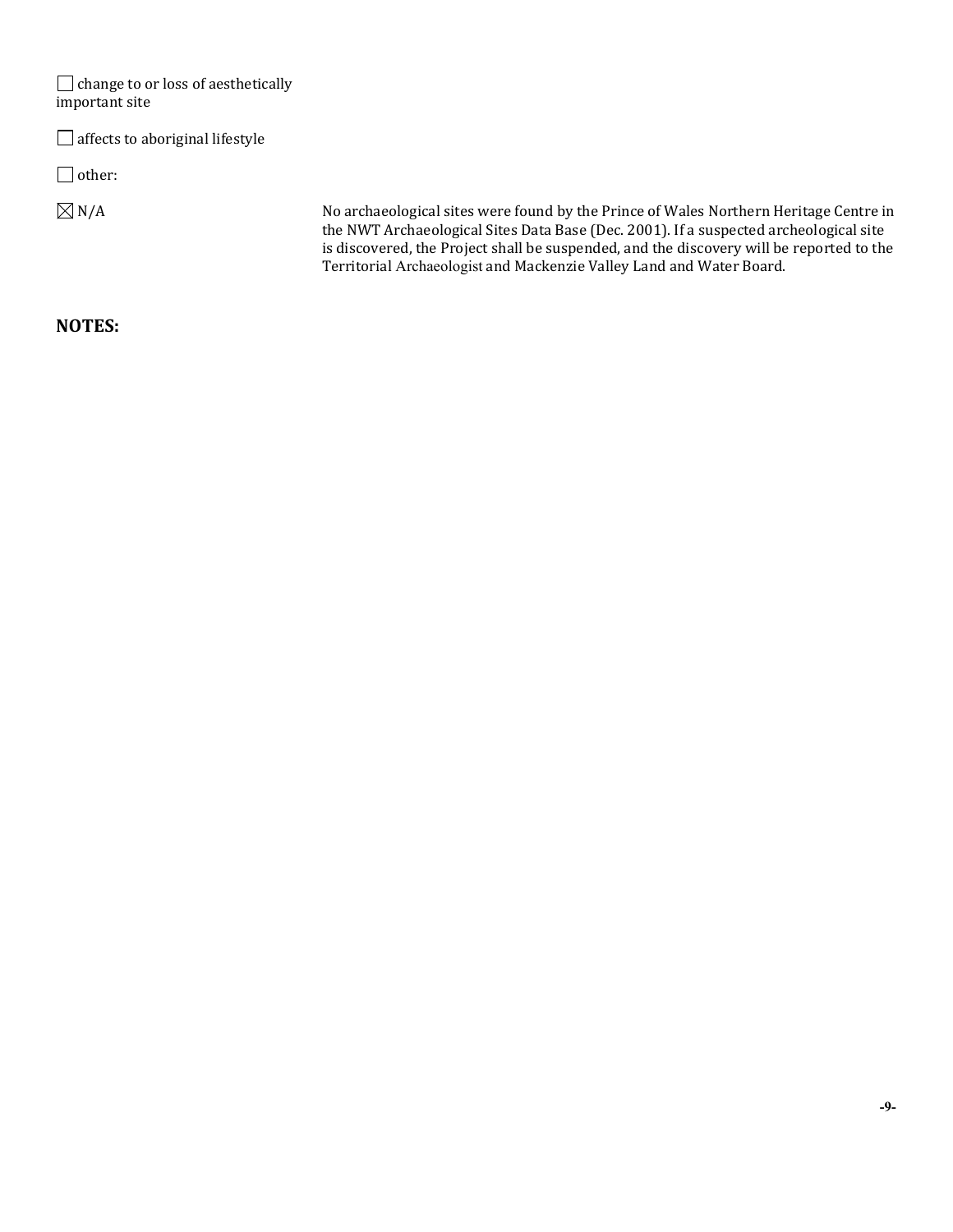# **PRELIMINARY SCREENER / DISTRIBUTION LIST**

Hamlet of Fort Providence Hamlet of Enterprise Town of Hay River Designated Authority of Jean Marie River Village of Fort Simpson Community Government of Behchokò Nahanni Butte Dene Band Dehcho First Nations Deh Gah Got'ie First Nation Fort Providence Métis Council The Métis Association Local 52 – Fort Simpson Łíídlı Kúé First Nation Ka'a'gee Tu First Nation West Point First Nation Jean Marie River (Tthets'éhk'édél!) First Nation Sambaa K'e First Nation Pehdzéh Kí First Nation Northwest Territory Métis Nation Hay River Métis Government Council Kátł'odeeche First Nation Acho Dene Koe First Nation Tłicho Government North Slave Métis Alliance Dene Tha' First Nation

Crown-Indigenous Relations and Northern Affairs Canada Canadian Northern Economic Development Agency Environment and Climate Change Canada Fisheries and Oceans Canada Education, Culture and Employment –Prince of Wales Northern Heritage Centre Environment and Natural Resources Executive and Indigenous Affairs Health and Social Services Industry, Tourism and Investment Infrastructure Lands Municipal and Community Affairs Digaa Enterprises Ltd. Decho Land Use Planning Committee Dene Nation Fort Providence Resource Management Board NWT & Nunavut Chamber of Mines NWT – Office of the Regulator of Oil and Gas Operations Mackenzie Valley Land and Water Board Mackenzie Valley Environmental Impact Review Board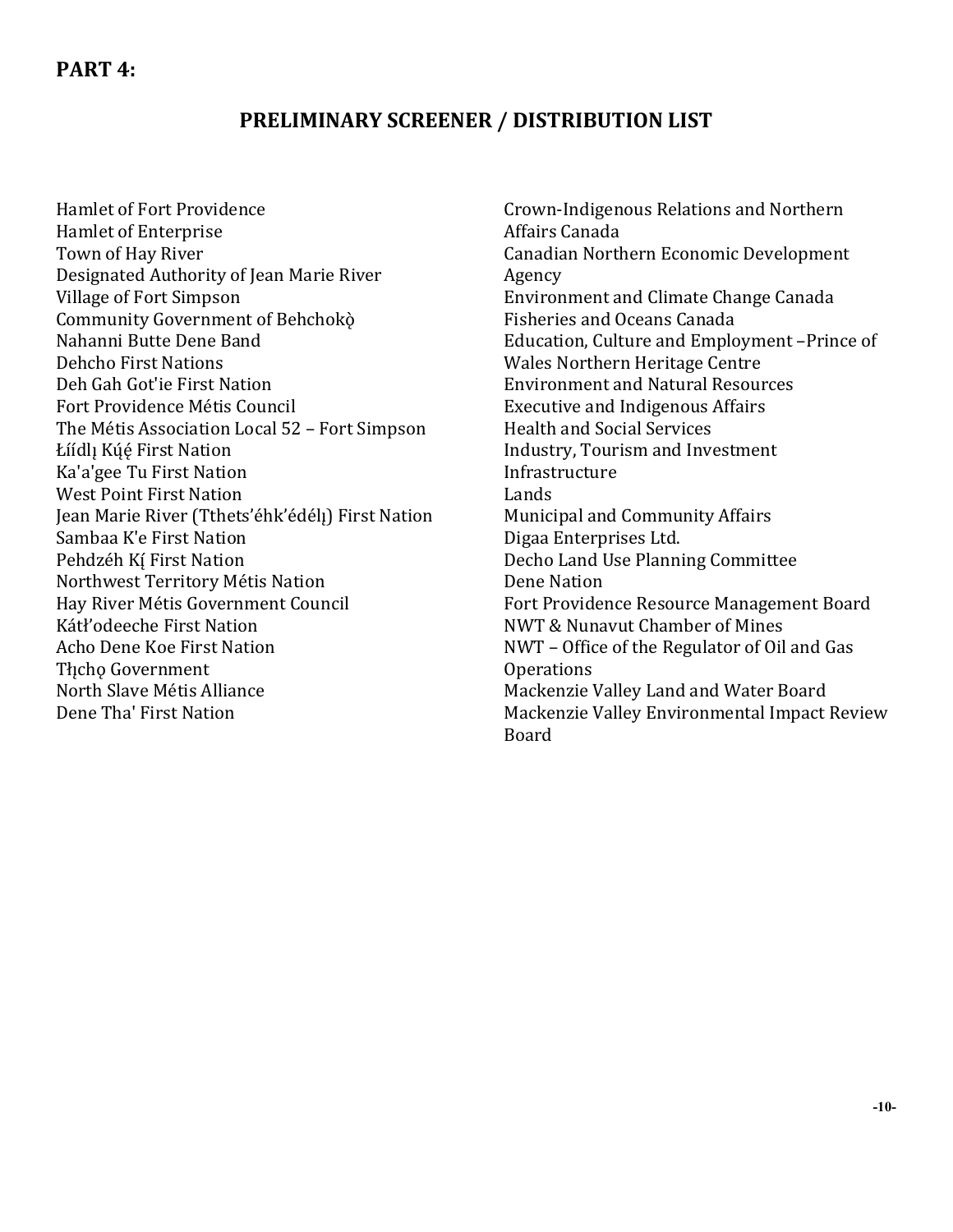# **PART 5:**

# **PRELIMINARY SCREENING COMMENTS**

Table 1. Preliminary Screening comments for the proposed Permit to Burn for the Fort Providence Wildfire Experimental Site

| The Inspector has reviewed the documentation<br>The Inspector has no concerns with the issuance of a<br><b>GNWT-ENR Permit to</b><br>Lands<br>provided. The terms and conditions of Land Use<br>"Permit to Burn" for this project.<br>Burn application -<br>(Inspector -<br>South Slave<br><b>General Comment</b><br>Permit MV2016X0008 will address any<br>Region)<br>environmental concerns with the project.<br>Lands<br>Lands does not have any comments to provide<br>N/A<br>Public concern<br>regarding potential public concern with this<br>development.<br><b>Territorial Land</b><br>N/A<br>Land Administration does not have any comments<br>N/A<br>on the permit to burn application.<br>Administration<br>Nesting birds<br><b>ENR - EAM</b><br>The FPWES Operation Plan states that "Prior to any<br>EAM recommends that the pre-initiation<br>experimental wildfire the plots are walked through<br>walkthrough be conducted by an experienced<br>biologist or personnel with bird expertise to locate<br>to ensure there are NO migratory bird nests. If there<br>are any experiments are moved or postponed."<br>and identify any potential birds, their nests and/or<br>species at risk.<br>FMD should be aware that paragraph 51(1)(b) of the<br>Wildlife Act prohibits the disturbance or destruction<br>Follow the Government of Canada's Guidelines to<br>of a nest while the nest is occupied by a bird or its<br>reduce risk to migratory birds (available at<br>egg, regardless of if the bird is a migratory bird or<br>https://www.canada.ca/en/environment-climate-<br>not. Paragraph 51(1)(c) of the Wildlife Act prohibits<br>change/services/avoiding-harm-migratory- | <b>REVIEWER</b> | <b>TOPIC</b> | <b>COMMENT</b>                                  | <b>RECOMMENDATION</b>                   |
|-----------------------------------------------------------------------------------------------------------------------------------------------------------------------------------------------------------------------------------------------------------------------------------------------------------------------------------------------------------------------------------------------------------------------------------------------------------------------------------------------------------------------------------------------------------------------------------------------------------------------------------------------------------------------------------------------------------------------------------------------------------------------------------------------------------------------------------------------------------------------------------------------------------------------------------------------------------------------------------------------------------------------------------------------------------------------------------------------------------------------------------------------------------------------------------------------------------------------------------------------------------------------------------------------------------------------------------------------------------------------------------------------------------------------------------------------------------------------------------------------------------------------------------------------------------------------------------------------------------------------------------------------------------------------------------------------------|-----------------|--------------|-------------------------------------------------|-----------------------------------------|
|                                                                                                                                                                                                                                                                                                                                                                                                                                                                                                                                                                                                                                                                                                                                                                                                                                                                                                                                                                                                                                                                                                                                                                                                                                                                                                                                                                                                                                                                                                                                                                                                                                                                                                     |                 |              |                                                 |                                         |
|                                                                                                                                                                                                                                                                                                                                                                                                                                                                                                                                                                                                                                                                                                                                                                                                                                                                                                                                                                                                                                                                                                                                                                                                                                                                                                                                                                                                                                                                                                                                                                                                                                                                                                     |                 |              |                                                 |                                         |
|                                                                                                                                                                                                                                                                                                                                                                                                                                                                                                                                                                                                                                                                                                                                                                                                                                                                                                                                                                                                                                                                                                                                                                                                                                                                                                                                                                                                                                                                                                                                                                                                                                                                                                     |                 |              |                                                 |                                         |
|                                                                                                                                                                                                                                                                                                                                                                                                                                                                                                                                                                                                                                                                                                                                                                                                                                                                                                                                                                                                                                                                                                                                                                                                                                                                                                                                                                                                                                                                                                                                                                                                                                                                                                     |                 |              |                                                 |                                         |
|                                                                                                                                                                                                                                                                                                                                                                                                                                                                                                                                                                                                                                                                                                                                                                                                                                                                                                                                                                                                                                                                                                                                                                                                                                                                                                                                                                                                                                                                                                                                                                                                                                                                                                     |                 |              |                                                 |                                         |
|                                                                                                                                                                                                                                                                                                                                                                                                                                                                                                                                                                                                                                                                                                                                                                                                                                                                                                                                                                                                                                                                                                                                                                                                                                                                                                                                                                                                                                                                                                                                                                                                                                                                                                     |                 |              |                                                 |                                         |
|                                                                                                                                                                                                                                                                                                                                                                                                                                                                                                                                                                                                                                                                                                                                                                                                                                                                                                                                                                                                                                                                                                                                                                                                                                                                                                                                                                                                                                                                                                                                                                                                                                                                                                     |                 |              |                                                 |                                         |
|                                                                                                                                                                                                                                                                                                                                                                                                                                                                                                                                                                                                                                                                                                                                                                                                                                                                                                                                                                                                                                                                                                                                                                                                                                                                                                                                                                                                                                                                                                                                                                                                                                                                                                     |                 |              |                                                 |                                         |
|                                                                                                                                                                                                                                                                                                                                                                                                                                                                                                                                                                                                                                                                                                                                                                                                                                                                                                                                                                                                                                                                                                                                                                                                                                                                                                                                                                                                                                                                                                                                                                                                                                                                                                     |                 |              |                                                 |                                         |
|                                                                                                                                                                                                                                                                                                                                                                                                                                                                                                                                                                                                                                                                                                                                                                                                                                                                                                                                                                                                                                                                                                                                                                                                                                                                                                                                                                                                                                                                                                                                                                                                                                                                                                     |                 |              |                                                 |                                         |
|                                                                                                                                                                                                                                                                                                                                                                                                                                                                                                                                                                                                                                                                                                                                                                                                                                                                                                                                                                                                                                                                                                                                                                                                                                                                                                                                                                                                                                                                                                                                                                                                                                                                                                     |                 |              |                                                 |                                         |
|                                                                                                                                                                                                                                                                                                                                                                                                                                                                                                                                                                                                                                                                                                                                                                                                                                                                                                                                                                                                                                                                                                                                                                                                                                                                                                                                                                                                                                                                                                                                                                                                                                                                                                     |                 |              |                                                 |                                         |
|                                                                                                                                                                                                                                                                                                                                                                                                                                                                                                                                                                                                                                                                                                                                                                                                                                                                                                                                                                                                                                                                                                                                                                                                                                                                                                                                                                                                                                                                                                                                                                                                                                                                                                     |                 |              |                                                 |                                         |
|                                                                                                                                                                                                                                                                                                                                                                                                                                                                                                                                                                                                                                                                                                                                                                                                                                                                                                                                                                                                                                                                                                                                                                                                                                                                                                                                                                                                                                                                                                                                                                                                                                                                                                     |                 |              |                                                 |                                         |
|                                                                                                                                                                                                                                                                                                                                                                                                                                                                                                                                                                                                                                                                                                                                                                                                                                                                                                                                                                                                                                                                                                                                                                                                                                                                                                                                                                                                                                                                                                                                                                                                                                                                                                     |                 |              |                                                 |                                         |
|                                                                                                                                                                                                                                                                                                                                                                                                                                                                                                                                                                                                                                                                                                                                                                                                                                                                                                                                                                                                                                                                                                                                                                                                                                                                                                                                                                                                                                                                                                                                                                                                                                                                                                     |                 |              |                                                 |                                         |
|                                                                                                                                                                                                                                                                                                                                                                                                                                                                                                                                                                                                                                                                                                                                                                                                                                                                                                                                                                                                                                                                                                                                                                                                                                                                                                                                                                                                                                                                                                                                                                                                                                                                                                     |                 |              |                                                 |                                         |
|                                                                                                                                                                                                                                                                                                                                                                                                                                                                                                                                                                                                                                                                                                                                                                                                                                                                                                                                                                                                                                                                                                                                                                                                                                                                                                                                                                                                                                                                                                                                                                                                                                                                                                     |                 |              |                                                 |                                         |
|                                                                                                                                                                                                                                                                                                                                                                                                                                                                                                                                                                                                                                                                                                                                                                                                                                                                                                                                                                                                                                                                                                                                                                                                                                                                                                                                                                                                                                                                                                                                                                                                                                                                                                     |                 |              |                                                 |                                         |
|                                                                                                                                                                                                                                                                                                                                                                                                                                                                                                                                                                                                                                                                                                                                                                                                                                                                                                                                                                                                                                                                                                                                                                                                                                                                                                                                                                                                                                                                                                                                                                                                                                                                                                     |                 |              | the disturbance or destruction of the nest of a | birds/reduce-risk-migratory-birds.html) |
| prescribed bird, even when it is unoccupied.                                                                                                                                                                                                                                                                                                                                                                                                                                                                                                                                                                                                                                                                                                                                                                                                                                                                                                                                                                                                                                                                                                                                                                                                                                                                                                                                                                                                                                                                                                                                                                                                                                                        |                 |              |                                                 |                                         |
| Prescribed birds for the purpose of paragraph<br>Consult the Government of Canada's General nesting                                                                                                                                                                                                                                                                                                                                                                                                                                                                                                                                                                                                                                                                                                                                                                                                                                                                                                                                                                                                                                                                                                                                                                                                                                                                                                                                                                                                                                                                                                                                                                                                 |                 |              |                                                 |                                         |
| 51(1)(c) and 52 of the <i>Wildlife Act</i> are birds of prey<br>periods of migratory birds for current information on                                                                                                                                                                                                                                                                                                                                                                                                                                                                                                                                                                                                                                                                                                                                                                                                                                                                                                                                                                                                                                                                                                                                                                                                                                                                                                                                                                                                                                                                                                                                                                               |                 |              |                                                 |                                         |
| general nesting periods of federally protected<br>(raptors) as set out in Schedule B of the Wildlife                                                                                                                                                                                                                                                                                                                                                                                                                                                                                                                                                                                                                                                                                                                                                                                                                                                                                                                                                                                                                                                                                                                                                                                                                                                                                                                                                                                                                                                                                                                                                                                                |                 |              |                                                 |                                         |
| General Regulations. While a raptor nest may not be<br>migratory birds that occur within the NWT                                                                                                                                                                                                                                                                                                                                                                                                                                                                                                                                                                                                                                                                                                                                                                                                                                                                                                                                                                                                                                                                                                                                                                                                                                                                                                                                                                                                                                                                                                                                                                                                    |                 |              |                                                 |                                         |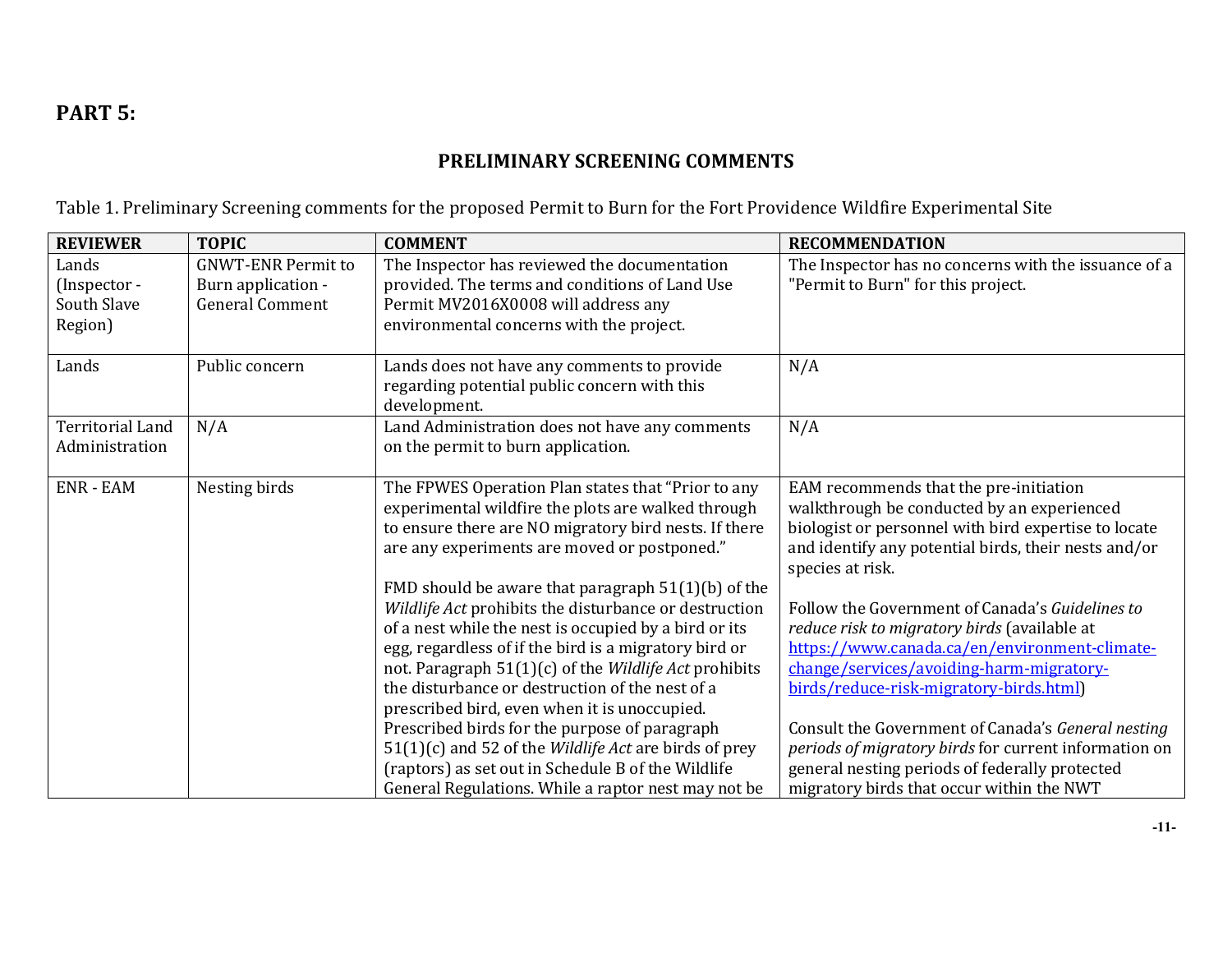| <b>REVIEWER</b> | <b>TOPIC</b> | <b>COMMENT</b>                                                                                                  | <b>RECOMMENDATION</b>                                                                                                                                                                                                                                                                                                                                         |
|-----------------|--------------|-----------------------------------------------------------------------------------------------------------------|---------------------------------------------------------------------------------------------------------------------------------------------------------------------------------------------------------------------------------------------------------------------------------------------------------------------------------------------------------------|
|                 |              | intentionally destroyed, even if unoccupied, typically<br>on a case-by-case basis the destruction or removal of | (https://www.canada.ca/en/environment-climate-                                                                                                                                                                                                                                                                                                                |
|                 |              |                                                                                                                 | change/services/avoiding-harm-migratory-                                                                                                                                                                                                                                                                                                                      |
|                 |              | nests may be authorized where required by General<br>Wildlife Permit.                                           | birds/general-nesting-periods.html)                                                                                                                                                                                                                                                                                                                           |
|                 |              |                                                                                                                 | If disturbance or destruction of an occupied nest or<br>eggs of a non-migratory bird species (including<br>raptors), or an unoccupied raptor nest, cannot be<br>avoided and all other all mitigation options have<br>been ruled out, contact the regional ENR office to<br>determine whether a permit to disturb or destroy<br>the nest/eggs can be obtained. |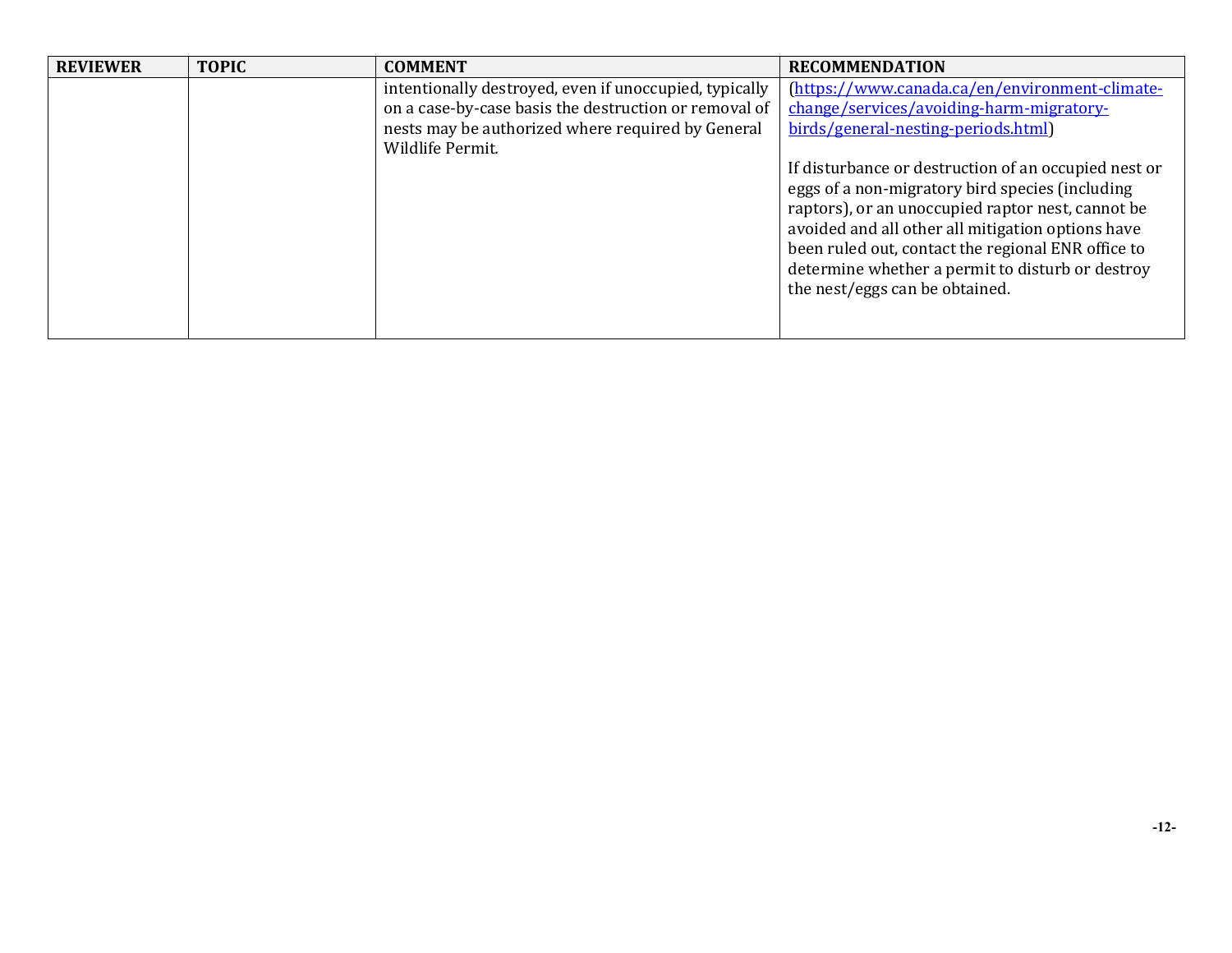On behalf of the Department of Environment and Natural Resources (ENR), the Environmental Assessment and Monitoring unit (EAM, the Screener) is satisfied that the preliminary screening of the Permit to Burn at the Fort Providence Wildfire Experimental Site (FPWES) proposed by the Forest Management Division (the Proponent) of ENR, has been completed in accordance with section 125 of the *Mackenzie Valley Resource Management Act* (MVRMA).

EAM is satisfied that communities, Indigenous governments and Indigenous organizations, government and other interested parties potentially affected by the proposed Permit to Burn have been notified and provided adequate time to offer comment.

The only parties who submitted comments were EAM-ENR and the Department of Lands (Lands), who submitted a total of two comments and two recommendations. The comments were consolidated into Table 1. EAM made recommendations related to nesting birds. The comments from Lands indicate that Lands is not aware of any public concern and had no comments on the Permit to Burn application. The Lands inspector communicated they have no concerns with the issuance of the permit to burn for this project and communicated that the terms and conditions of Land Use Permit MV2016X0008 will address any environmental concerns with the project. Land Use Permit MV2016X0008 was issued by the Mackenzie Valley Land and Water Board (MVLWB) on July 21, 2016, then extended on April 22, 2021. The Land Use Permit was screened by the MVLWB on March 12, 2009, pursuant to subsection 124(1) of the MVRMA and was therefore exempt in 2016 from screening pursuant to Part 1(2) of Schedule 1 (Section 2) of the Exemption List Regulations. During their preliminary screening the MVLWB was satisfied that "*any potential adverse environmental effects are insignificant or mitigable with known technology, and there is no likelihood that the proposed development might be a cause of public concern*." The Land Use Permit entitles the Permittee to conduct the following land use operation: a) Prescribed research burn operations; b) Use of equipment and vehicles; and c) Fuel storage.

EAM performed their own further analysis to identify whether there might be a significant adverse impact on the environment or public concern. The small size of the prescribed burns, limited in duration and located  $\sim$  40 km from the nearest community (Fort Providence), mitigate potential impacts of the project, as do the conditions in the Permit to Burn. The prescribed burns are scheduled to occur at the FPWES where there is a history of safely conducting small experimental wildfires which will be overseen by trained fire crews who possess the ability and resources to maintain control of the experimental fires. EAM also notes that no objections or serious concerns were raised by parties during the comment period or documented during regular site engagement activities conducted by the Proponent.

EAM finds that the proposed conditions contained in the Permit to Burn along with the existing conditions within the associated Type A Land Use Permit MV2016X0008 are sufficient to mitigate potential impacts on the environment.